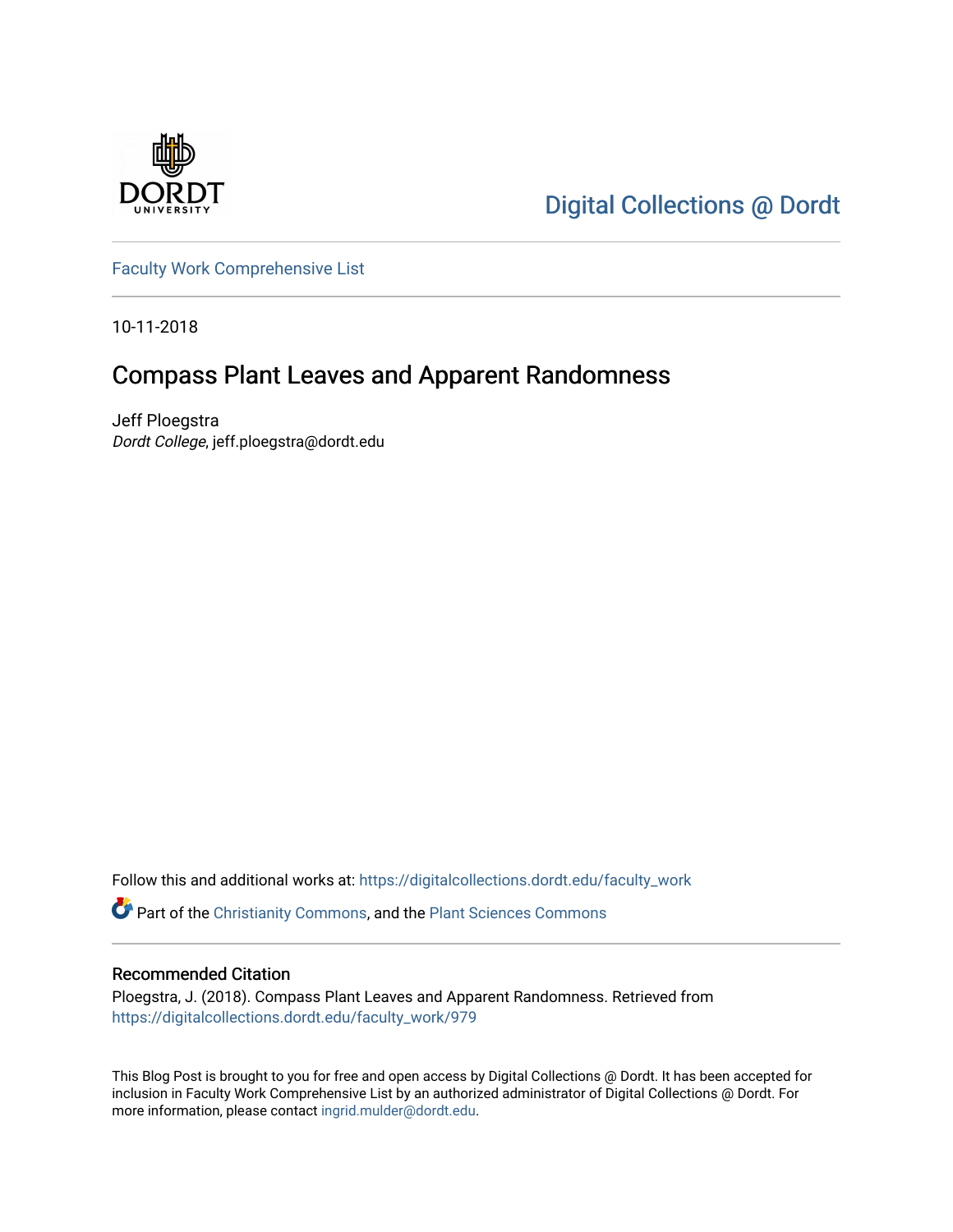### Compass Plant Leaves and Apparent Randomness

#### Abstract

"Just because something appears random (and maybe actually is in a very real sense), does not mean that it has no purpose or cannot be shaped into a form."

Posting about God's providence in nature from In All Things - an online journal for critical reflection on faith, culture, art, and every ordinary-yet-graced square inch of God's creation.

<https://inallthings.org/compass-plant-leaves-and-apparent-randomness/>

#### Keywords

In All Things, God, leaves, models, randomness

#### **Disciplines**

Christianity | Plant Sciences

#### **Comments**

[In All Things](http://inallthings.org/) is a publication of the [Andreas Center for Reformed Scholarship and Service](http://www.dordt.edu/services_support/andreas_center/) at Dordt [College](http://www.dordt.edu/).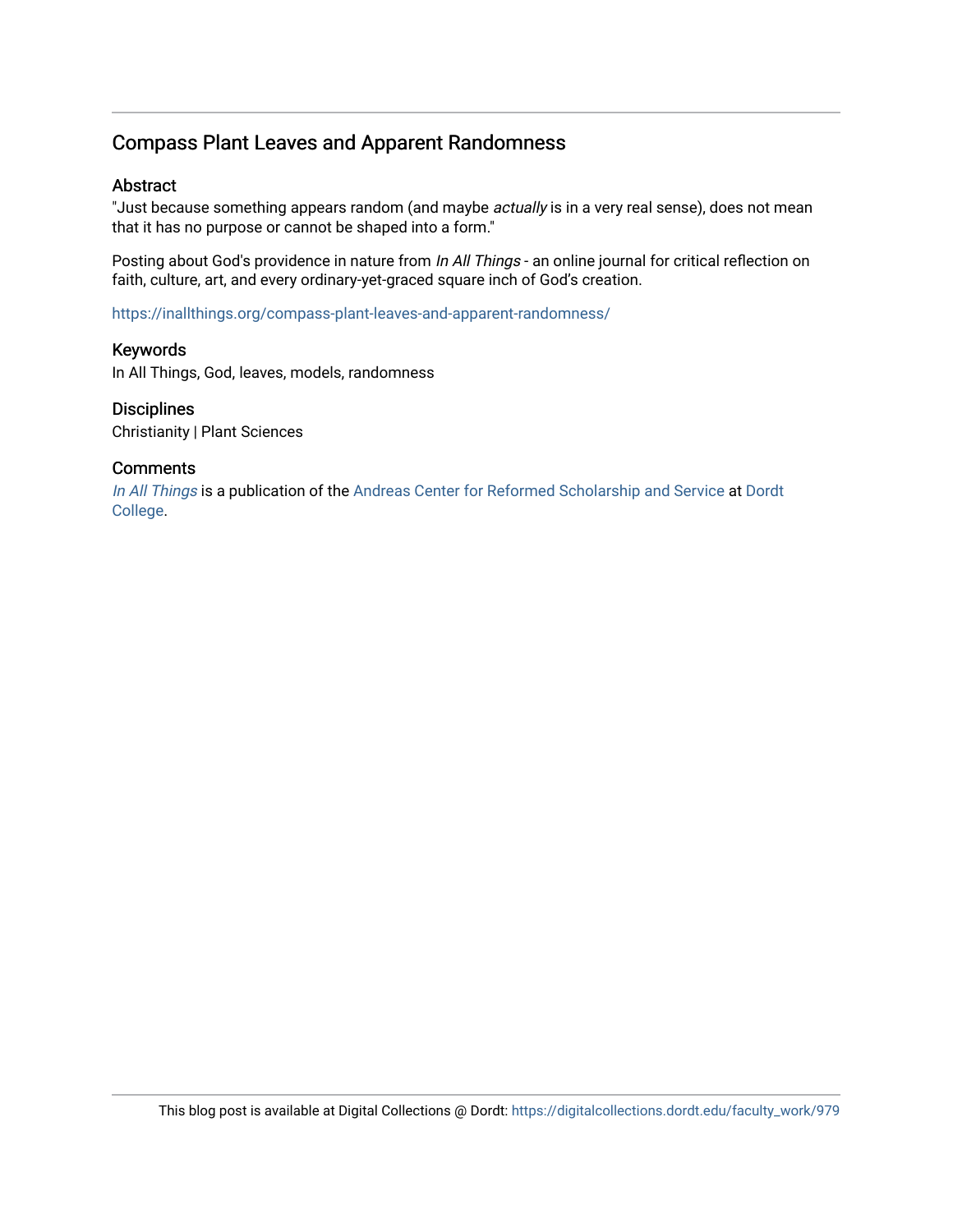

October 11, 2018



Photo Courtesy of Jeff Ploegstra

# **Compass Plant Leaves and Apparent Randomness**

## **Jeff [Ploegstra](https://inallthings.org/contributor/jeff-ploegstra/)**

The image above serves as the background of my computer. It probably looks like a generic leaf to most people, but to me it is an entire sermon. You see, I know many things about that leaf. When I look at it, my mind is filled with images of water potentials, stomata closing down in response to moisture loss, overlapping absorption spectra of carotenoids and chlorophylls, photons bumping electrons, proton gradients developing, ATP synthase turning—all these amazingly intricate details we have uncovered and done our best to describe. It inspires awe.

But it does not end there. I recognize that there is a vast amount of information that we don't know and arguably cannot know—there is even so much that we could never predict. My human mind could never have predicted the position of each leaf vein or